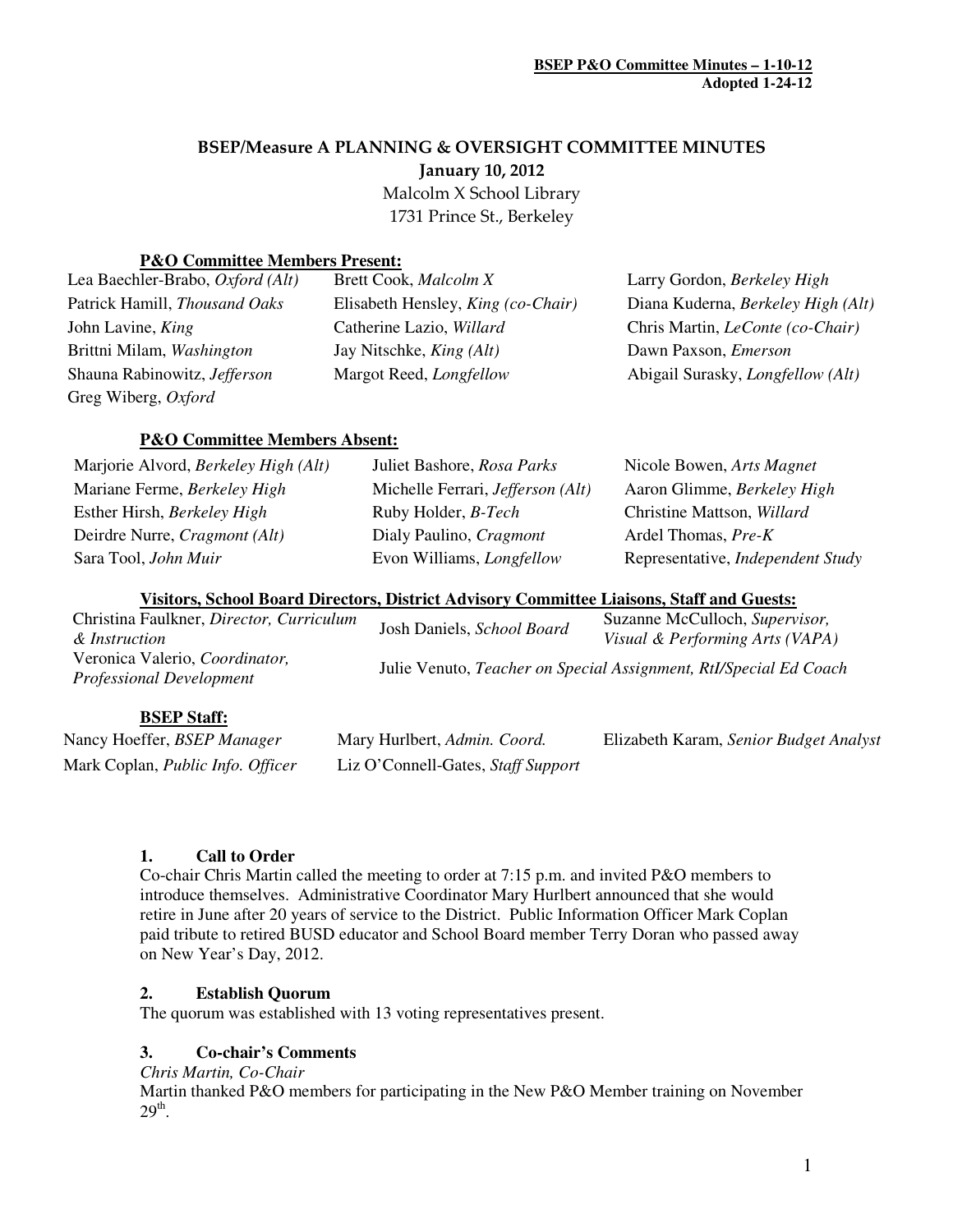### **4. Approval of P&O Meeting Minutes: 11-15-11**

**MOTION CARRIED (Reed/Cook):** to approve the minutes of November 15, 2011. The minutes were approved unanimously.

## **5. BSEP Manager Report**

*Nancy Hoeffer, BSEP Manager* As part of the P&O Member Orientation Series, Hoeffer introduced the evening's speakers.

#### **6. P&O Member Orientation Series, Part V: Professional Development & Student Achievement**

*Christina Faulkner, Director of Curriculum & Instruction Veronica Valerio, Professional Development Coordinator Julie Venuto, Teacher on Special Assignment, RtI/Special Ed Coach* 

### Professional Development for Teachers

Christina Faulkner began by distributing an article from *The New York Times* entitled *Big Study Links Good Teachers to Lasting Gain.* She then distributed a definition of professional development, and stated that professional development is important in all professions from medicine to teaching. She noted that staff development in education is far more targeted now than in the past, with more in-class coaching and modeling.

Faulkner said that the State of California requires new teachers to take professional development classes for two years to become fully credentialed. She said BUSD gives novice teachers robust support and keeps all teachers abreast of changes in curriculum and pedagogy through ongoing professional development that includes summer workshops, and an excellent teacher-coaching program. Faulkner distributed a roster of the BUSD district-wide Professional Development staff, which includes Teachers on Special Assignment who coach their peers in subjects ranging from Literacy, Math, and Instructional Technology to Student Behavior and Cultural Responsiveness. She also shared a spreadsheet showing the various funding sources (State  $\&$ Federal and BSEP) that pay for the BUSD Professional Development program.

In conclusion, Faulkner distributed a draft of the first page of a manual being written by Veronica Valerio and staff, titled *Response to Instruction and Intervention: An Overview of Theory and Practice.* She invited Valerie Valerio to describe Response to Intervention as implemented in BUSD.

#### Response to Intervention (RtI- also known as ULSS)

Valerio said her charge is to ensure that all kids are engaged, on task, and learning in an academic environment where classes are stimulating and tightly structured. She said that in class kids should be reading, writing, listening and speaking, 100% of the time, and that this is the message her office wants to get across to teachers. She said she wants to give all teachers the tool to make this happen. Valerio explained that RtI is a federally-mandated, multi-tiered approach to identifying the academic and/or behavioral challenges of children attending public school, Pre-K through Grade12. She said that BUSD is required to implement RtI systems that deliver outstanding instruction and qualified professionals equipped to support students' academic and emotional challenges.

Valerio said her office provides experts in behavioral intervention, math, literacy, cultural and linguistic diversity, as well as special education. She explained that her staff's job is to go school sites, listen to teachers' and administrators' needs and then tailor professional development aimed at successfully addressing academic and behavioral challenges.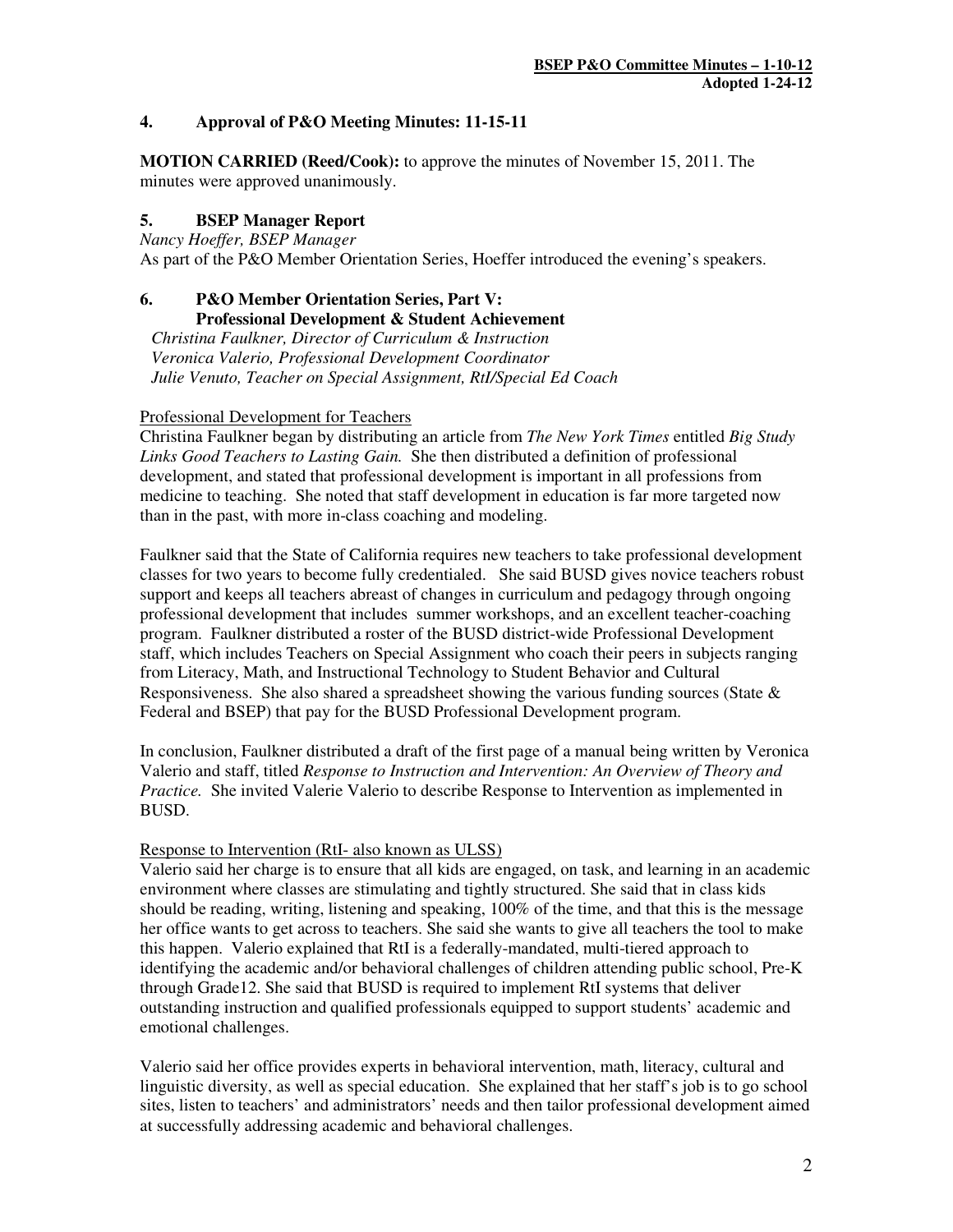Teacher on Special Assignment Julie Venuto added that math and literacy coaches work together to implement the *Columbia Teachers College Reading & Writing Program* and the math program. She said the coaching support team looks at how the teaching models are being implemented and then tries to determine whether children are being well served. She said that their work involves observing students in the classroom to find out if they are mastering the curriculum standards. Venuto said that professional development days, Wednesday collaboration days, and Monday late start days at Berkeley High provide opportunities for rich discussions with teachers about what is happening in core instruction and about what further support kids need to master the standards. Valerio added that, in cases where students are not mastering necessary skills or are having emotional issues, the RtI team brain-storms about supports that can be put in place to remedy the situation, so all children can thrive.

Valerio said most of the stake-holders (classroom teacher, RtI Teacher, Lit Coach, Principal, and others) meet bi-weekly to discuss RtI implementation. Faulkner added that BUSD uses districtwide benchmarks to monitor students' academic progress. She noted that manual tracking systems are in place to monitor challenging behavior and that this kind of data tracking would soon move to the district's PowerSchool data system.

Hoeffer thanked the three presenters, saying that Professional Development and RtI are highly valued at BUSD.

# **7. BSEP Annual Report for FY 2010-11 & First Interim Report FY 2011-12**

*Nancy Hoeffer, BSEP Manager Liz Karam, Senior Budget Analyst Suzanne McCulloch, Visual & Performing Arts Supervisor* 

# **Overview**

Hoeffer distributed the BSEP/Measure A Annual Report for FY 2010-11, which also includes the First Interim Report for FY 2011-12. She said the P&O would soon hear budget proposals for 2012-13. Hoeffer said that the P&O would focus on revenue projections for FY 11-12 and the Class Size Teacher Template at upcoming P&O meetings.

Hoeffer led the P&O though the Annual Report, resource by resource. She said that when the P&O accepted the Annual Report, it would then be presented to the School Board, by the end of January, 2012. Hoeffer explained that that in the Annual Report, Fund 4 referred to all Measure A of 2006 monies, while Funds 5, 6, 7 & 8 referred to balances from past BSEP measures. Hoffer introduced Senior Budget Analyst Liz Karam who works closely with the City of Berkeley to make sure BUSD receives its property tax dollars.

#### BSEP Budget and Revenue Timeline

Karam reviewed the annual time frame of budgeting, reporting and spending, which highlights the fact that the district budgets for and spends BSEP funds many months before receiving the actual BSEP tax revenues

| <b>Timeline</b>  | <b>Activity</b>                                                     |
|------------------|---------------------------------------------------------------------|
| February 2010    | Work begins on the following year's budget, including projecting    |
|                  | anticipated BSEP tax revenues                                       |
| By June 30, 2010 | FY 2010-11 Budget adopted by Board                                  |
| July 1, 2010     | Spending from FY 10-11 budget begins                                |
| October 2010     | FY 2010-11 property tax bills arrive in Berkeley mailboxes          |
| December 2010    | First installment of BSEP tax revenue for FY 2010-11 is received by |